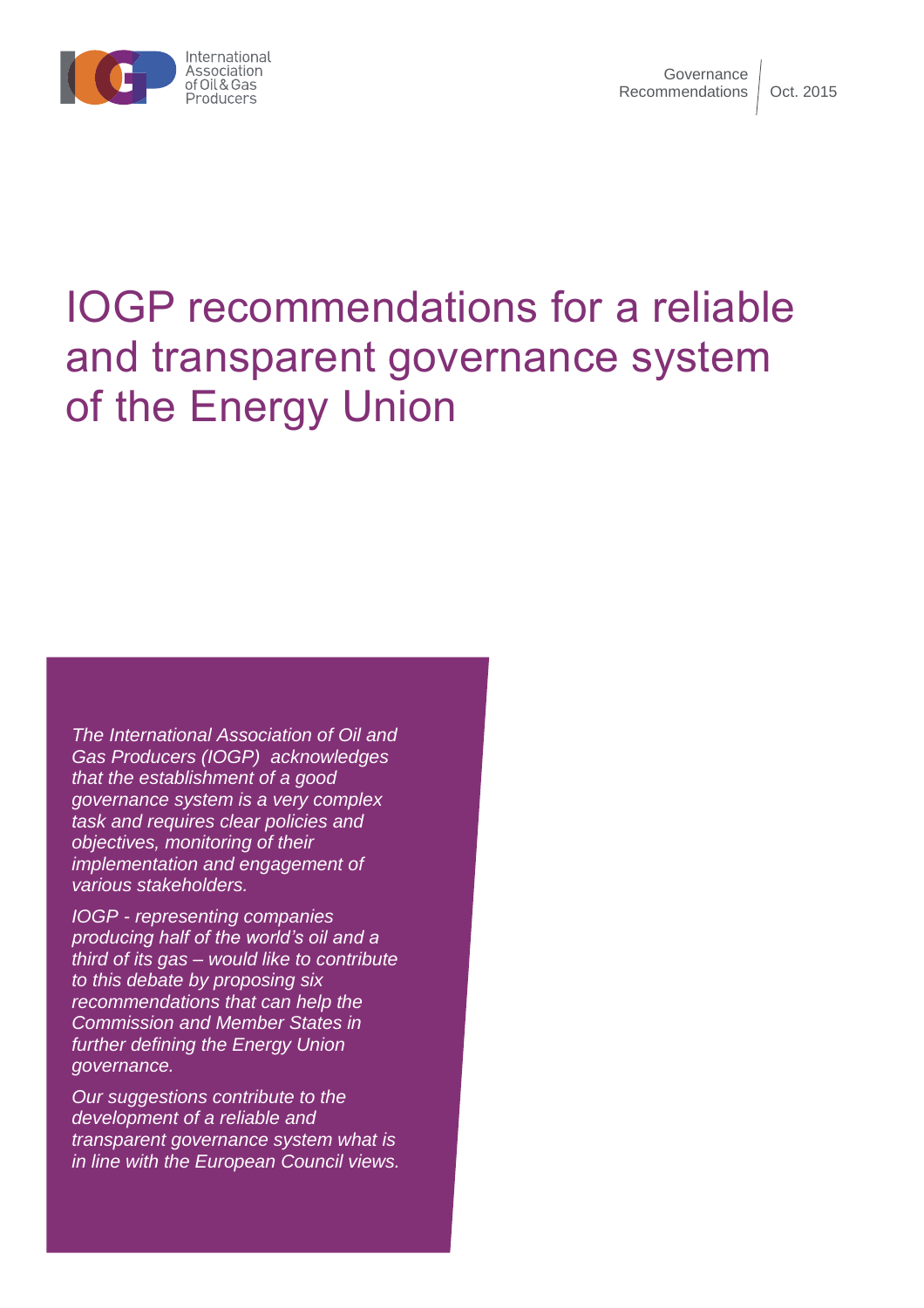# **1. When defining security of supply, focus on resilience of the energy system rather than on the flawed concept of energy independence**

- Reduced import dependency is not a desirable goal in itself as it does not necessarily lead to lower energy prices or improved competitiveness. Such arguments also defy the efforts of the World Trade Organisation and those of the EU to negotiate Free Trade Agreements with other countries and regions.
- Using indicators such as "energy dependence" to measure security of supply reduces complex phenomena to very simple terms that is not appropriate for this multidimensional issue. Indicators are not able to assess the energy system's response to adverse events or to provide insights on the key issue of costs and benefits of other available options.
- In the European gas market, diversity of supply for both routes and sources has increased over the last 10 years, contributing to security of supply and benefiting consumers.<sup>1</sup> Regions that have been producing for decades (e.g. North Sea, the Netherlands) still have considerable potential.
- Exploration for new resources such as the Mediterranean, the Black Sea and natural gas from shales should be supported. We encourage EU policy makers to avoid legislation which may have a negative impact on further exploration and production of European oil and gas, such as the Hydrocarbons BREF.
- Europe is within economic distance of 70% of global gas resources and already has an extensive and well-established network of gas infrastructure, including many LNG regasification terminals, as well as various long-haul pipeline connections for the North, East and South.

## **2. Regular information exchange among Member States will be key to achieving solidarity**

- Europe is suffering from record-low investment in the exploration for new oil and gas reserves. Despite still significant potential for discoveries, every year fewer wells are drilled, leading to lower indigenous production. If Europe is to maximise its economic production of oil and gas, more attention should be paid to fostering a business environment that attracts investment and recognises the importance of exploration in delivering new sources of energy supply. For these reasons, the Commission and Member States should work together to help address public acceptance issues, a challenge facing all energy sources.
- When Member States make energy policy decisions without taking into account their impact on neighbouring States, the ability to complete the internal market, enhance system efficiency and overall competitiveness of the European economy is undermined. For instance, the variety of capacity mechanisms being developed nationally risks fragmenting the power markets of Europe.
- For these reasons, it is very important to arrange a regular exchange of information among Member States on their upcoming legislation, assess potential risks and find appropriate solutions that will stimulate further building of the integrated energy market and also contribute to the development of indigenous energy sources. In this respect, the regional initiatives such as the Baltic Energy Market Interconnection Plan (BEMIP) can contribute to enhancing the dialogue between Member States.

 $\overline{a}$ 

<sup>1</sup> In 2013, 55% of the EU gas consumption was supplied by EU Member States and Norway.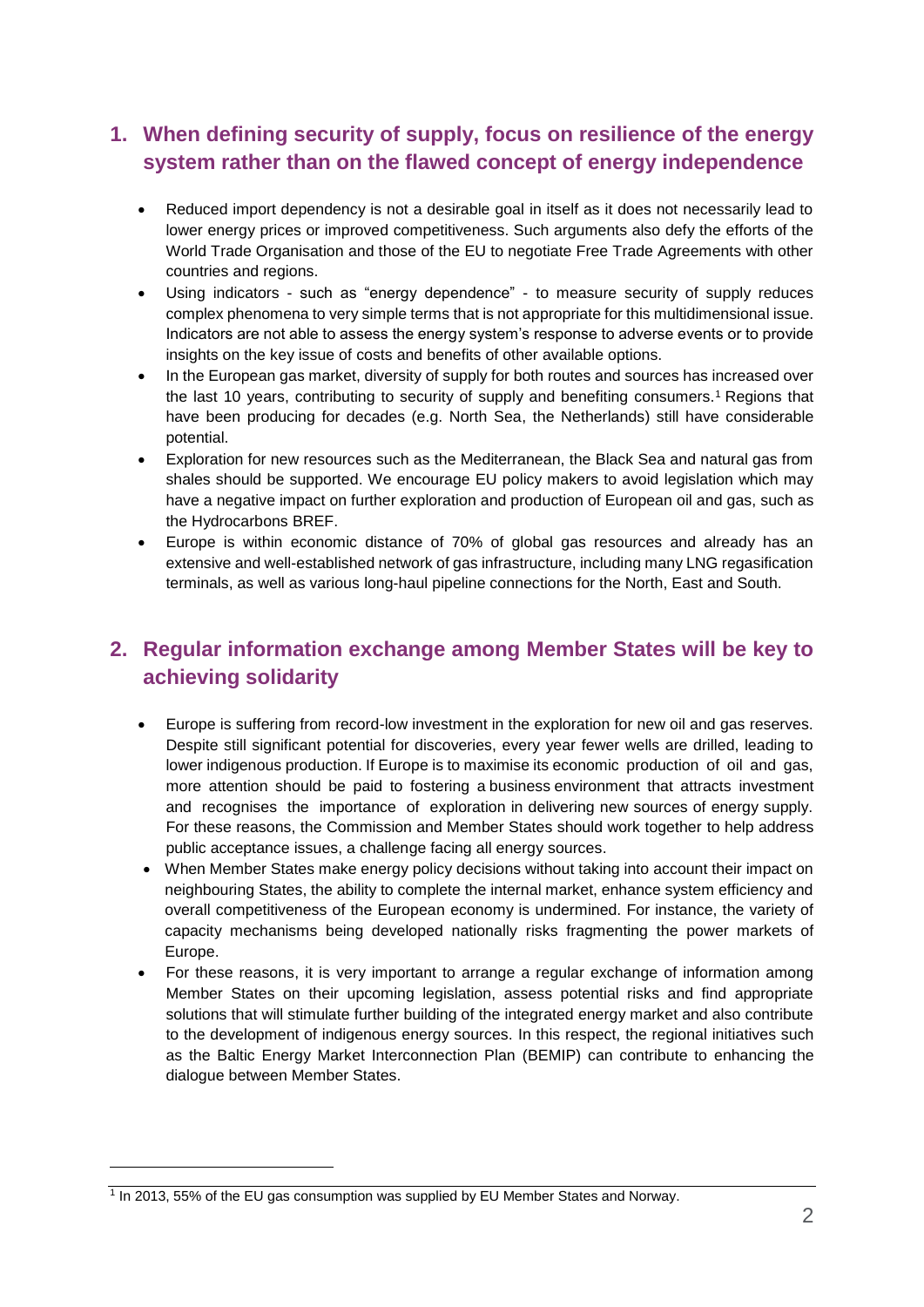## **3. The progress on the integration of the European energy market needs to be measured and the established reporting should be an integral part of the governance system**

- IOGP strongly supports the completion of the Third Energy Package and Internal Energy Market, and considers it a key tool to promote the EU energy policy.
- The Energy Union governance should ensure greater transparency in the composition of energy costs and prices by developing regular monitoring and reporting, including impacts of energy costs and prices on competitiveness. Public interventions such as regulated tariffs, energy taxation policies and the level of public support deserve particular attention, as well as their impact on pricing mechanisms, including electricity tariff deficits.
- The Directives adopted within the Third Energy Package include a number of monitoring and reporting duties from Member States. Additionally, the Commission publishes an annual progress report on the internal energy market for electricity and gas, and the implementation of EU law. It is important to avoid overlaps between the monitoring required by the Directives/Regulation of the Third Energy Package and the future governance system.

#### **4. National plans should also include information on the share of public support allocated to R&D and Innovation in the field of energy**

- Innovation is a key driver to achieve the objectives of the Energy Union. Technological development will significantly increase the options available and, over time, will bring down the cost of achieving these objectives. It is important to provide support to all promising energy technologies, but that support should be limited in time and size. Subsidies, or other forms of public support such as mandated transfers, should stop once a given technology is mature, proven and capable of being commercially deployed at scale, for example onshore wind and solar.
- To increase the transparency of support schemes and also to assess public contribution the Research, Development and Innovation in the energy sector, it is important to include these details into the national plans.

## **5. Member States should clarify, in their national plans, the role that they foresee for natural gas, in their energy mix**

- This is quite crucial for sending signals to encourage required infrastructure investments. Natural gas will be an important component of the EU's energy market. Rolling out renewables at scale in Europe will require a simultaneous increase in natural gas infrastructure and lead to greater demand, as gas is a cleaner and more cost effective complementary fuel for variable wind and solar power generation.
- Switching from coal to gas in producing electricity is a significant opportunity to reduce GHG emissions. Gas emits up to 60% less CO<sub>2</sub> than coal (and even more than 2/3rd less compared to lignite) when used in power generation. Moreover, natural gas could be used in certain segments of the transport sector, in particular to help the shipping industry to meet more